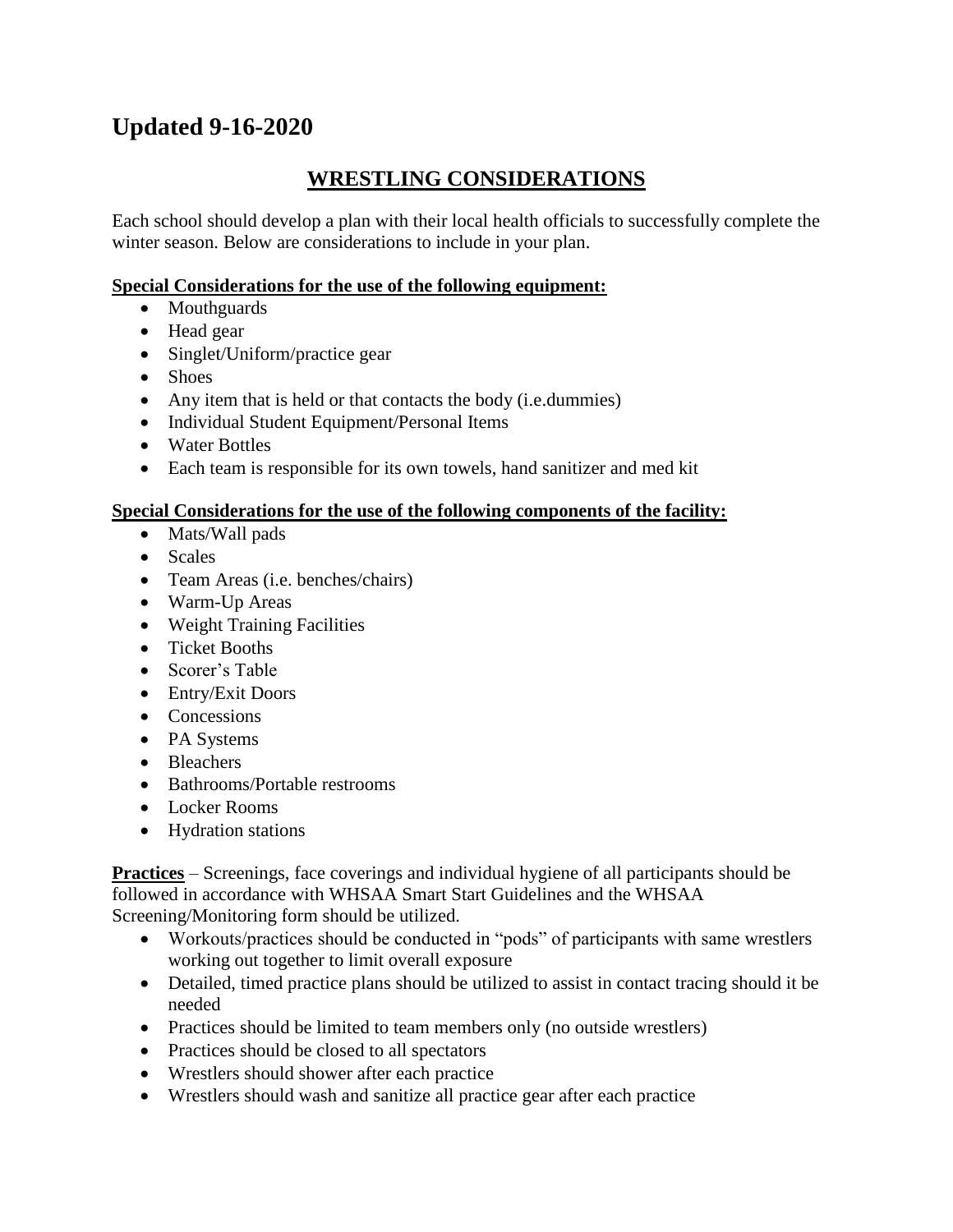- Participants should maintain the recommended six feet of distancing between individuals when not drilling or sparring
- Limit sharing of equipment (i.e. head gear/towels)
- Face coverings are optional during practice, but are strongly encouraged before and after practice for everyone (athletes and coaches)

**Events** – WHSAA Smart Start Guidelines must be utilized for all events.

- Regular season contests will be individual duals only. No multiple day invitational tournaments will be allowed in state or out of state. Teams may have more than one dual in a day but must keep teams separated to meet social distancing guidelines. Only two teams per gym will be allowed to compete at the same time*.* Contests must be scheduled to allow for appropriate cleaning and sanitizing when new team come to the facility.
- No more than two days of competition per week, with a maximum of 16 days of competition for the season, excluding post season. A maximum of 3 duals per team, per day.
- When a wrestling room is available, the home team should use the wrestling room for their warm-up.
- Weigh-ins will be completed one team at a time.
- For contact tracing purposes, it is also recommended there be assigned seating for bench personnel. Chairs should be social distanced as much as the facility will allow.
- Face coverings are optional while wrestling but are strongly encouraged before and after contests for everyone (coaches and athletes).
- All event workers should utilize face coverings, and gloves when appropriate
- No pre or post game gatherings should take place to assist in limiting exposure. (i.e. Tailgating, BBQ's, etc.)

## **Post Season:**

Regionals and State Tournament formats will be determined later.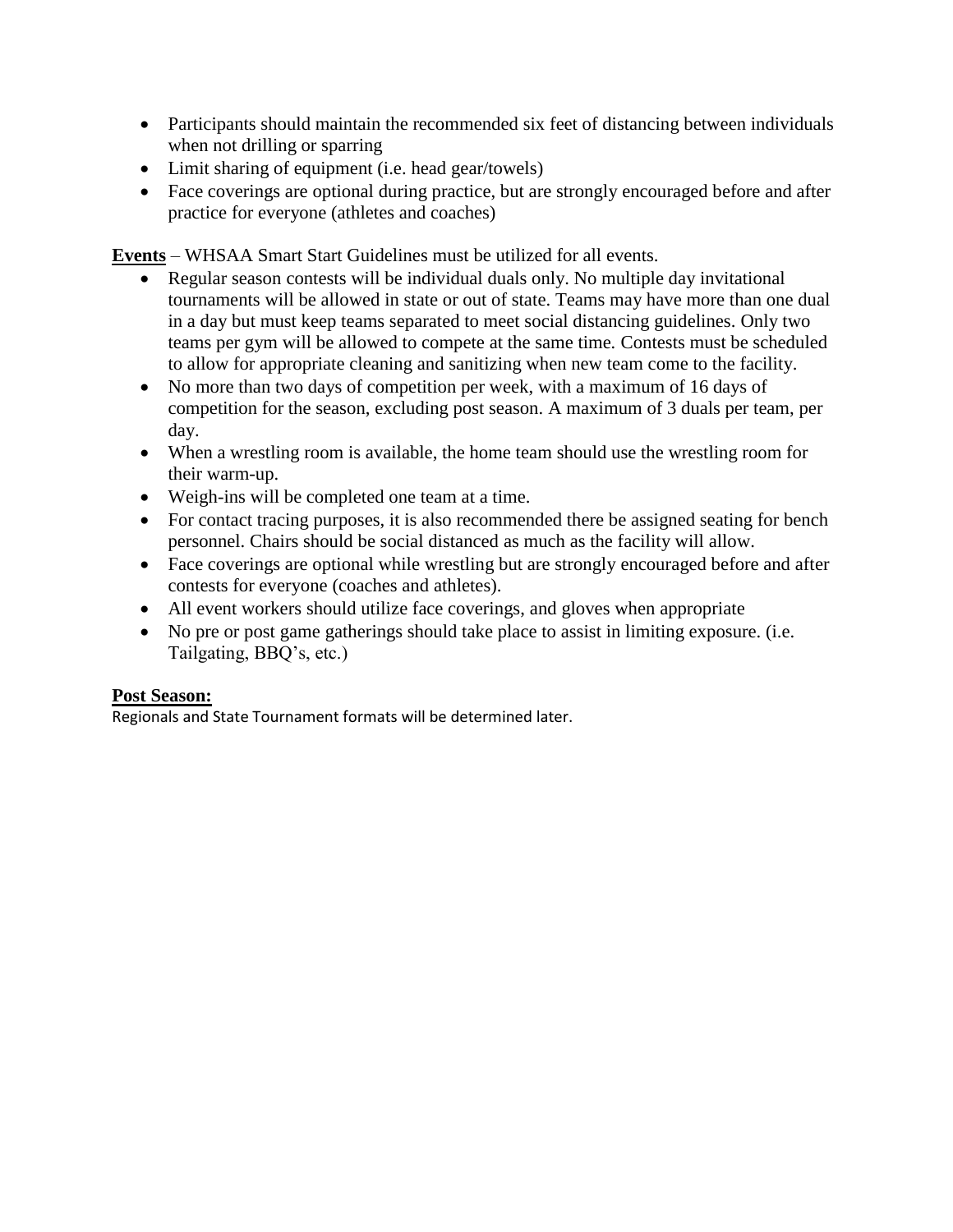

## **2020-21 Wrestling Considerations**

In support of the Guidance for Opening Up High School Athletics and Activities, the NFHS Wrestling Rules Committee offers this document for state associations to consider whether any possible rules could be altered for the 2020-21 season. The considerations outlined in this document are meant to decrease potential exposure to respiratory droplets by encouraging social distancing, limiting participation in administrative tasks to essential personnel and allowing for appropriate protective equipment.

Note: This is not an exhaustive list and there might be additional steps in each school, city, and state to help prevent the spread of virus. Even when taking all precautions, there will still be risk of transmitting illnesses. Everyone should stay vigilant about the health of members of their teams. Lastly, the situation with Covid-19 is rapidly changing. These considerations may quickly become outdated. Please keep up with the latest from the CDC and other health officials in your state.

## **Return to Competition**

## **General Considerations:**

- Have hand sanitizer and wipes available at the table.
- Wash stations or sanitizer at mat side.
- No one touches the score sheet except the scorer.
- If writing implements are used, they should be sanitized and not shared with anyone.
- Disinfect the mats prior to competition.
- Athletes and Coaches wears masks off the mat.
- Participate/host smaller events (more duals, less larger tournaments)
- Minimize the number of spectators.

## **Considerations for Coaches**:

- Wear masks on and off mat.
- Eliminate handshakes post-match.

## **Considerations for Wrestlers**:

- Showers after weigh-ins.
- Shower after each round and put on a fresh uniform.
- Stagger weight classes, so not everyone is in chairs mat-side.
- Wear masks off the mat when not competing.
- Eliminate handshakes pre- and post-match.